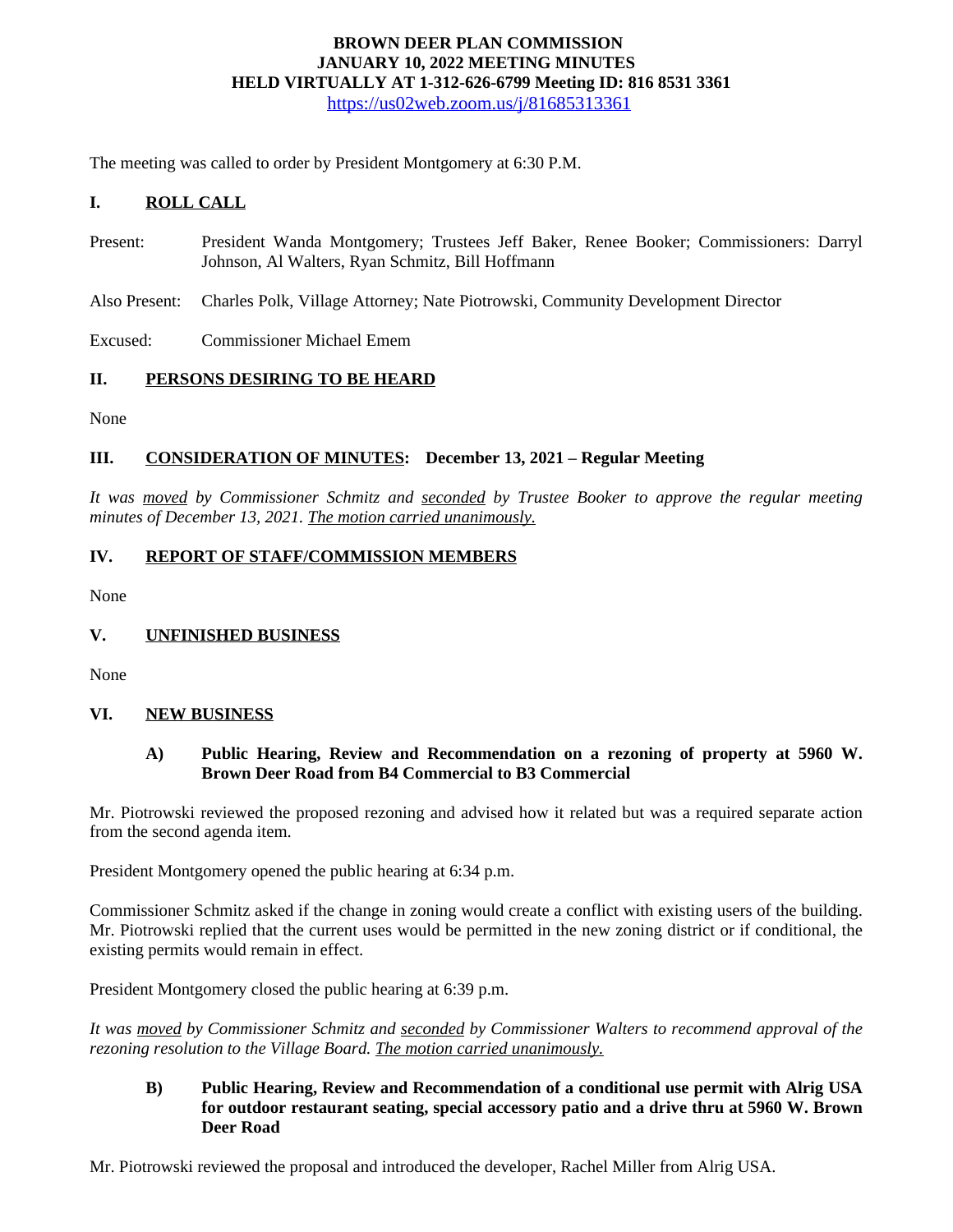Commissioner Schmitz asked why the connecting sidewalks were not straight. Mr. Piotrowski replied that this was due to grading but that plans were updated to straighten the walks.

President Montgomery asked about the size of the other tenant spaces in the proposed building. Ms. Miller replied that 1,700 square feet would be occupied by another food user and a 2,400 square foot space would be occupied by a service provider.

Commissioner Hoffmann asked if the drive thru queuing design was final and if it was sufficient. Mr. Piotrowski replied that the design was final and that staff requested more queuing that the developer was unable to provide. Ms. Miller added that the queuing of 10 cars meets the Starbucks requirement and they believe it to be sufficient.

Commissioner Hoffmann asked if the traffic impact analysis was complete. Ms. Miller stated that it was not, however, preliminary findings suggest that there will be no modifications needed to the site or adjacent roadways to accommodate the new development.

Commissioner Hoffmann asked if signage could be added to state that drive thru customers should not back up into adjacent roadways. Ms. Miller stated this was something they would be open to doing.

Commissioner Hoffmann asked if more pickup parking spots could be added to the plan. Ms. Miller indicated they will make this change.

President Montgomery opened the public hearing at 6:55 p.m.

Reverend Ellen Rasmussen, 5736 W. Brown Deer Road stated that the adjacent Brown Deer Methodist Church continues to work on a cross access easement with the developer but it is not yet finalized. Mr. Piotrowski added that the Village can take action on the land use and zoning regardless of the easement issue but that this vested right of the church must be resolved in order for the project to proceed.

Clinton Wray, 9132 Surf Court, stated that he was in support of the project

President Montgomery closed the public hearing at 6:58 p.m.

*It was moved by Commissioner Hoffmann and seconded by Commissioner Johnson to recommend approval of* the conditional use permit to the Village Board subject to final review of the traffic impact analysis. The motion *carried unanimously.*

#### **C) Public Hearing, Review and Recommendation on a conditional use permit with Car Group Holdings, LLC for a motor vehicle sales establishment at 9055 N. 51st Street, Suite B**

Mr. Piotrowski introduced the proposal and stated that the use was more akin to an office since all sales activity occurred online with only administrative activity conducted from the site. Mr. Piotrowski also introduced Bonnie Zingler, the applicant, from CarGroup Holdings.

Trustee Baker asked what type of cars the business buys. Ms. Zingler replied that they buy used vehicles of all types but they must be in working/drivable condition and licensed. No salvage or disabled vehicles.

Trustee Baker asked about the permit provision to allow 5 purchased cars parked on the exterior of the building. Ms. Zingler replied that she was ok changing this provision to "no exterior parking or storage" as their unit has overhead doors and roughly 2,000 square feet of vacant interior space for storage.

President Montgomery opened the public hearing at 7:00 p.m.

Mr. Oscar Johnson, 5113 W. Joleno Lane, stated that he was concerned about the development becoming a used